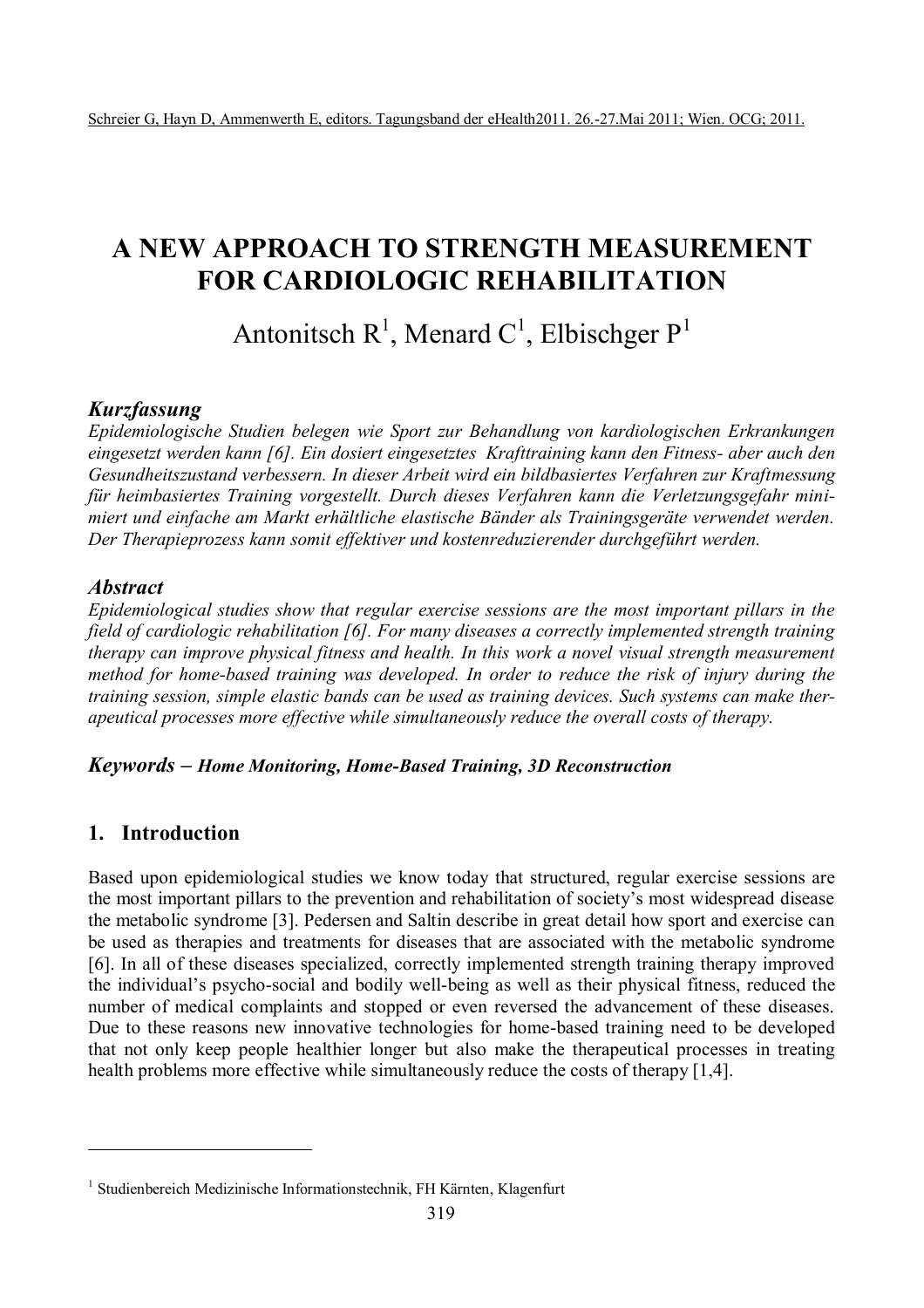Especially for elderly as well as people with coronary heart disease carefully monitored weight lifting programs are becoming very important therapeutical methods [2,4,5]. A precise validation of the progress of the training is currently only available in outpatient settings and with expensive strength measurement devices. Costs compared to normal stationary stays at therapy centers can be greatly reduced on the one hand while on the other hand it is easier for the elderly to participate in medically directed health training programs.

### **1. 1. Training exercises**

A common training device for therapeutical weight lifting is the so-called Thera-Band®. It offers the possibility to perform a variety of different exercises types. Thera-Bands are color-coded, different colors define different strength intensities. Therefore the trainer can adapt the intensity by choosing the right color. For the home based training the following training exercises are used, which are most common in cardiologic rehabilitation (see *Figure 1*).



**Figure 1: Training exercises**

For each exercise a detailed description is available with the exact starting and end positions. For each patient a specific trainings profile is designed. In this profile all necessary parameters like type of the exercise, duration, set count and the color of the used band are stored in the system. Using these parameters the therapist is able to adapt the training program to the actual situation of the patients.

In the field of home-based training exercise monitoring and immediate feedback to the patient is essential for the training success. Especially for people who have no training experience the developed strength measurement system guarantees that the intensity is adequate and does not stress the patient. Strength measurement also motivates the patient.

# **2. Methods**

In order to have a flexible and simple training setup a visual strength measurement method was developed. During the training vital parameters, like heart rate, blood pressure, as well as the strength that is spent during the exercise, are recorded. This image based strength measurement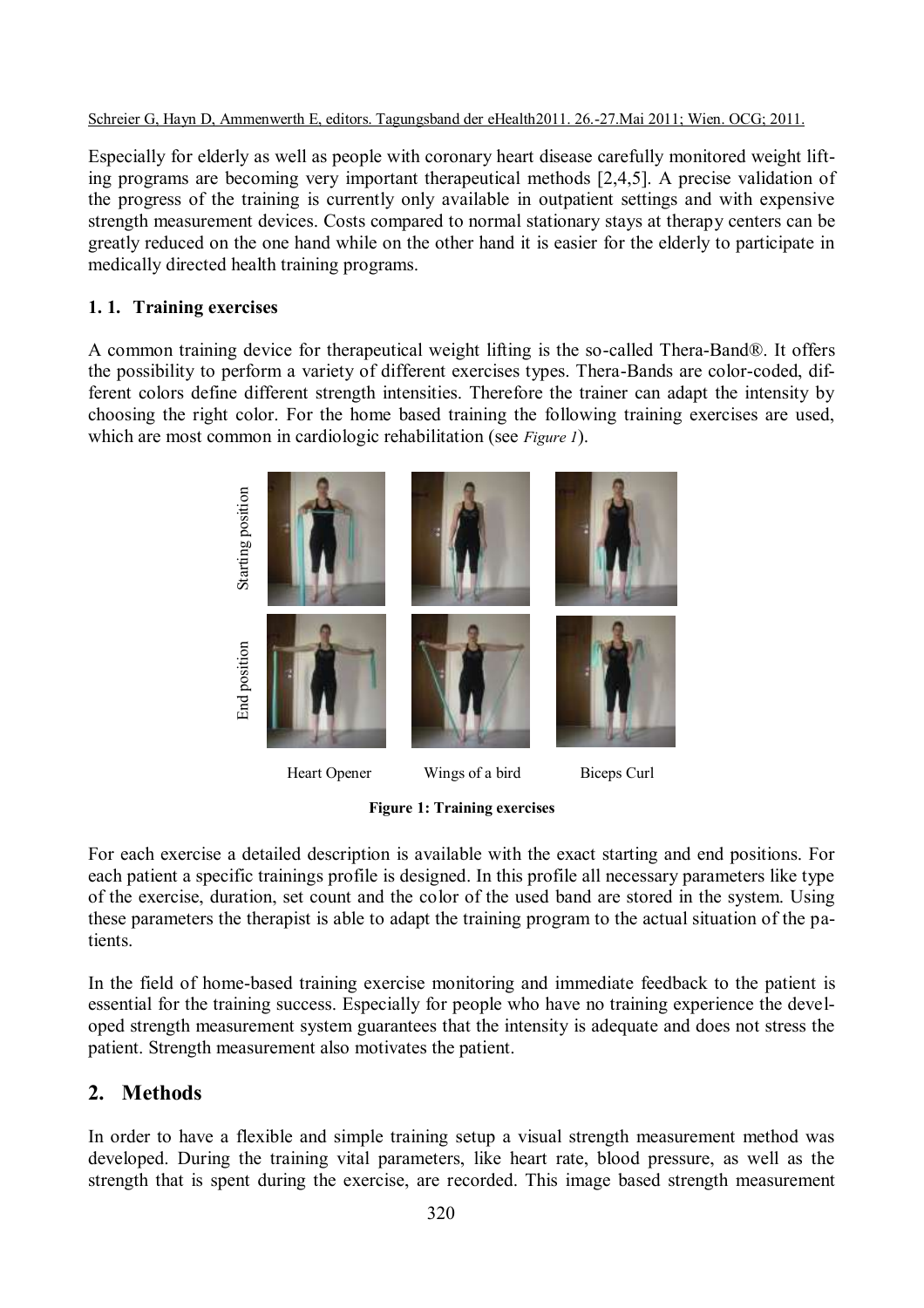reduces the risk of injury tremendously, compared to physically mounted sensors that may hurt the patient during the exercise. The monitored data are used to generate an audio-visual feedback for the patient on the one hand, while on the other hand the therapists and physicians can use these data to check the training progress. The vital parameters (heart rate and blood pressure) are monitored by means of wireless capable devices directly on the patient.

The strength measurement is realized via a visual analysis of the training session using a calibrated stereo camera setup (see *Figure 2*). A special coding technique using predefined markers on the Thera-Band® is used to calculate the strength during the training session. So the Thera-Band® itself is the measurement device and physically mounted sensors are obsolete. The markers are detected and the extension of the band can be used to calculate the strength. The larger the distance between the markers the higher is the strength.



By using the stereo setup the 3D position of the Thera-Band® can be reconstructed, thus making the strength measurement more robust. Due to the fact that exclusively standard hardware is used, the system is designed as a low cost system. The workflow for the strength measurement is shown in *Table 1* in more detail.

| Steps of the algorithm   | Description                                                   |
|--------------------------|---------------------------------------------------------------|
| 1. Foreground Detection  | The image area where the person is moving is separated        |
|                          | from the static background to avoid false detection in wrong  |
|                          | image regions.                                                |
| 2. Color Filtering       | The remaining image part is color filtered according to the   |
|                          | Thera-Band® used. Only regions of a pre-defined color         |
|                          | range remain.                                                 |
| 3. Thera-Band® Detection | A Hough Transformation of the remaining pixels is used to     |
|                          | detect the Thera-Band® position in the image.                 |
| 4. Marker Detection      | The marker positions are determined by using blob detection   |
|                          | in the region of the detected Thera-Band®.                    |
| 5. 3D Reconstruction     | Corresponding marker points in the left and right image to-   |
|                          | gether with the stereo calibration parameters are used for 3D |
|                          | reconstruction and distance measurement.                      |
| 6. Strength Calculation  | The marker distance together with the model parameters are    |
|                          | finally used to calculate strength during the training.       |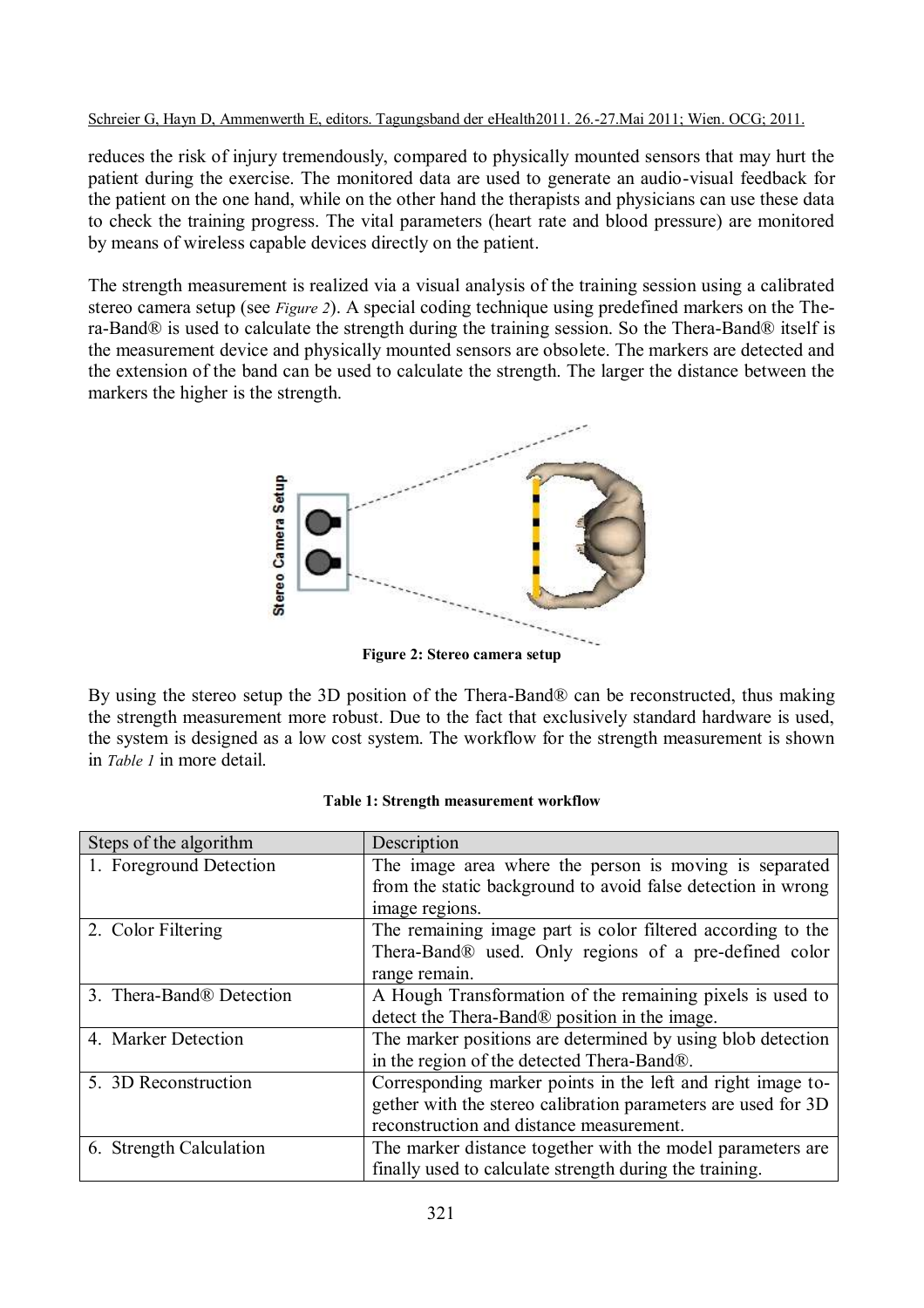

**Figure 3: (a) Marker detection and (b) Foreground detection with detected markers**

After color filtering, the detected region of the band is used for a blob detection using a Laplacian kernel *(Figure 3 (a)*). Markers are detected by means of a threshold and eliminating peaks that are not in the area of the detected Thera-Band® (step 3). *Figure 3 (b)* shows a detection result for one image frame. The green rectangle illustrates the determined foreground (dynamic image area) and the numbered blue points show the position of the detected markers points. The mounted sensor at the right hand was used to gather ground truth strength data for calibration and evaluation purposes.

#### <span id="page-3-0"></span>**2. 1. Model for strength calculation**

In order to determine the strength out of the measured marker distances, a strength calculation model was determined depending on the different therabands. *Figure 4*[Figure](#page-4-0) shows force values for different therabands depending on the marker distance. The force

$$
F(t) = C(t) B_{\text{color}} \ln(\varepsilon) \tag{1}
$$

needed to stretch the theraband by the elongation  $\Delta D$  is time-dependent and it is a nonlinear function of the current strain  $\varepsilon = \Delta D/D_0$ , where  $D_0$  denotes the marker distance in the zero-force configuration. The matter constant  $B_{\text{color}}$  accounts for the mechanical properties of the materials used for the different theraband types. Below the constants  $B_{\text{color}}$  of the four different, color coded, theraband types are listed.

$$
B_{blue} = 4,
$$
  
\n
$$
B_{green} = 2.7,
$$
  
\n
$$
B_{red} = 2.6 \text{ and}
$$
  
\n
$$
B_{yellow} = 1.3.
$$
 (2)

Due to the fact that the strength of the band reduces over time exponentially a force reduction factor  $C(t)$  is modeled by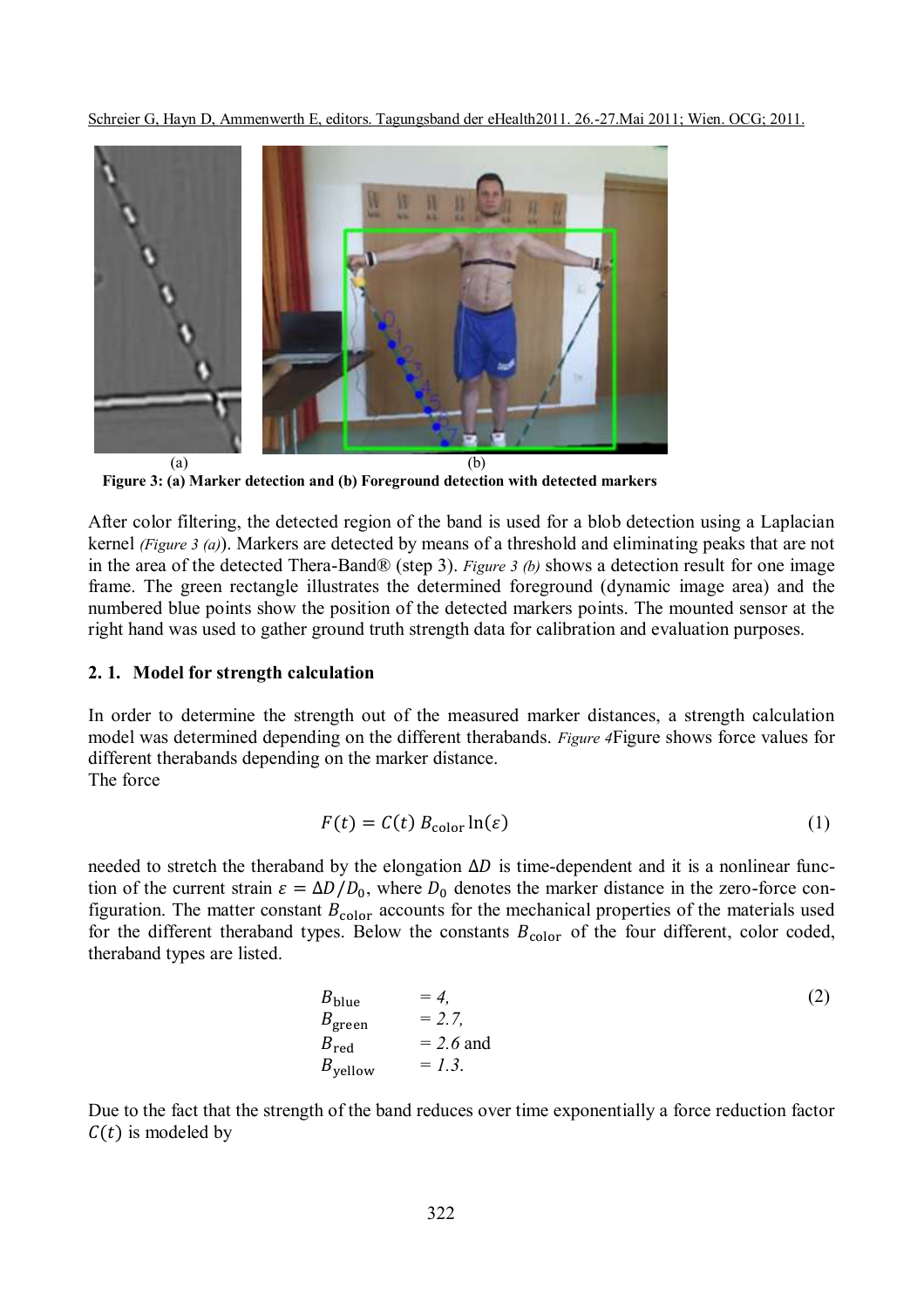$$
C(t) = \frac{F(t)}{F_0} = (1 - C_s)e^{-t/\tau} + C_s,
$$
\n(3)

whereby  $F_0 = F(0)$  is the initial force at the beginning of the expansion.  $\tau$  is the time constant of the relaxation process in minutes and  $C_s$  defines the steady state factor at the end of the relaxation process. Several tests on different bands using the force sensor have shown to use the values  $C_s = 6$ and  $\tau = 10$ .



**Figure 4: Strength calculation model with time-dependent force characteristic.**

<span id="page-4-0"></span>In order to evaluate this new visual strength measurement method a physically mounted sensor was used on the band to collect ground truth strength data (see *Figure 5*).



**Figure 5: Force sensor (a) force sensor with case and (b) mounted on the band.**

# **3. Results**

The visual strength measurement method was tested for three different types of exercises using the measured ground truth data. With the visual sensed data on the one hand and ground truth data on the other hand, the underlying calculation model could be calibrated. This is necessary because of the non-linear extension behavior of the different colored Thera-Bands® described in chapter [2. 1.](#page-3-0)



**Figure 6: The calculated strength during 10 repetitions of the exercise** *heart opener***.**

<span id="page-4-1"></span>For each Thera-Band® a so-called rating curve could be determined in order to fit best to the physical behavior of the band. During the training the strength could be calculated at 20fps (see *Figure*